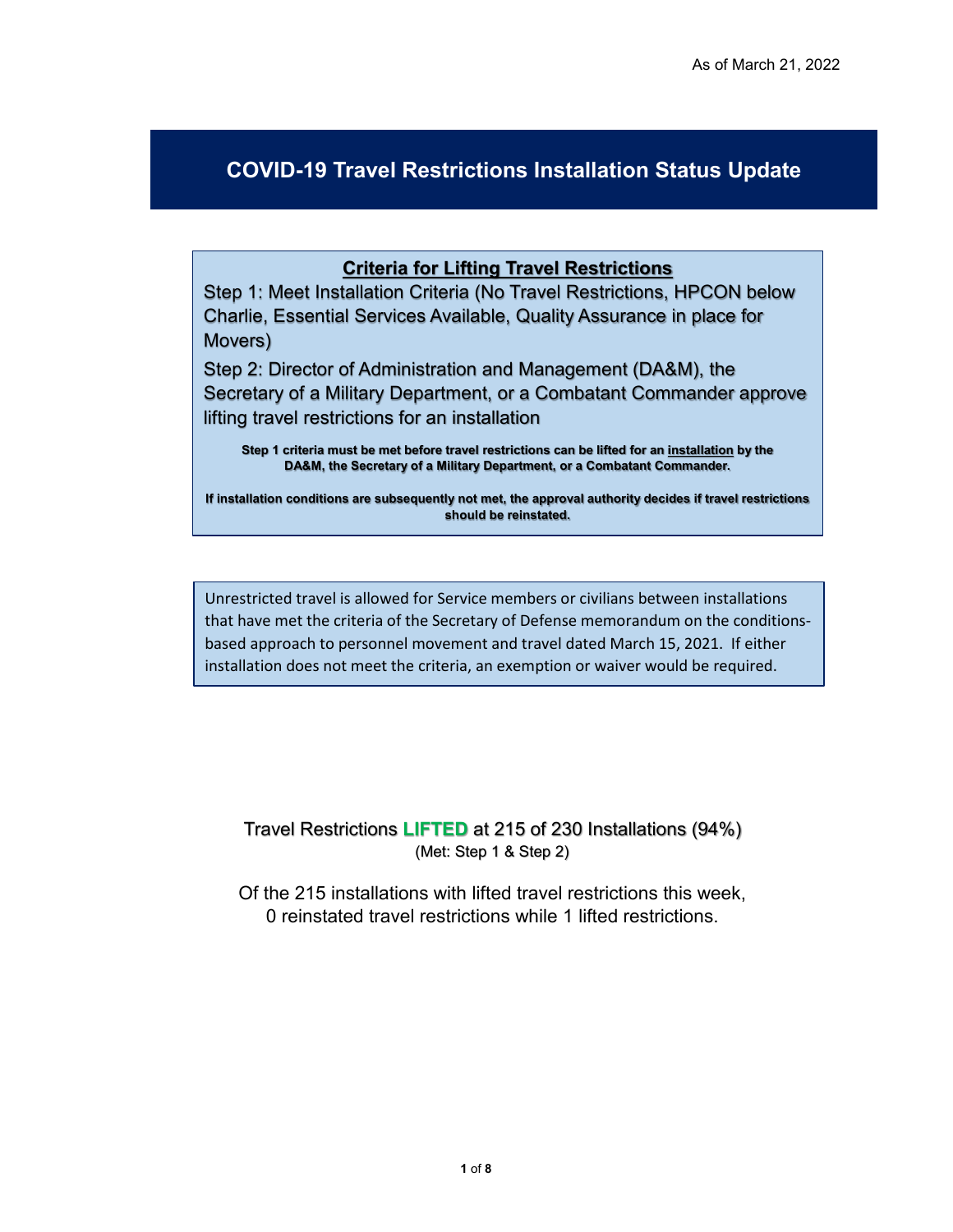| <b>Installation</b>               | <b>Service</b> | <b>Country/State</b> | <b>Travel</b><br><b>Restrictions</b><br><b>Lifted</b> |
|-----------------------------------|----------------|----------------------|-------------------------------------------------------|
| ABERDEEN PROVING GROUND           | Army           | <b>USA - MD</b>      | <b>Yes</b>                                            |
| <b>ANNISTON ARMY DEPOT</b>        | Army           | <b>USA - AL</b>      | Yes                                                   |
| <b>BAUMHOLDER H.D.SMITH BRCKS</b> | Army           | Germany              | Yes                                                   |
| <b>CAMP CASEY TONGDUCHON</b>      | Army           | <b>South Korea</b>   | <b>Yes</b>                                            |
| <b>CAMP DODGE</b>                 | Army           | USA - IA             | Yes                                                   |
| <b>CAMP HENRY</b>                 | Army           | South Korea          | Yes                                                   |
| <b>CAMP HUMPHREYS</b>             | Army           | South Korea          | Yes                                                   |
| <b>CAMP ZAMA TOKYO</b>            | Army           | Japan                | <b>Yes</b>                                            |
| <b>CARLISLE BARRACKS</b>          | Army           | <b>USA - PA</b>      | Yes                                                   |
| <b>DETROIT ARSENAL</b>            | Army           | USA - MI             | Yes                                                   |
| <b>FORT BELVOIR</b>               | Army           | <b>USA - VA</b>      | <b>Yes</b>                                            |
| <b>FORT BENNING</b>               | Army           | <b>USA - GA</b>      | Yes                                                   |
| <b>FORT BLISS</b>                 | Army           | <b>USA - TX</b>      | Yes                                                   |
| <b>FORT BRAGG</b>                 | Army           | <b>USA - NC</b>      | Yes                                                   |
| <b>FORT CAMPBELL</b>              | Army           | <b>USA - KY</b>      | Yes                                                   |
| <b>FORT CARSON</b>                | Army           | USA - CO             | Yes                                                   |
| FORT CUSTER TRNG CTR              | Army           | <b>USA - MI</b>      | Yes                                                   |
| <b>FORT DETRICK</b>               | Army           | <b>USA - MD</b>      | Yes                                                   |
| <b>FORT DRUM</b>                  | Army           | <b>USA - NY</b>      | Yes                                                   |
| FORT GEORGE G. MEADE              | Army           | <b>USA - MD</b>      | <b>Yes</b>                                            |
| <b>FORT GORDON</b>                | Army           | <b>USA - GA</b>      | Yes                                                   |
| <b>FORT HAMILTON</b>              | Army           | <b>USA - NY</b>      | Yes                                                   |
| FORT HOOD                         | Army           | <b>USA - TX</b>      | <b>Yes</b>                                            |
| <b>FORT HUACHUCA</b>              | Army           | USA - AZ             | Yes                                                   |
| <b>FORT IRWIN</b>                 | Army           | <b>USA - CA</b>      | Yes                                                   |
| <b>FORT JACKSON</b>               | Army           | USA - SC             | <b>Yes</b>                                            |
| <b>FORT KNOX</b>                  | Army           | <b>USA - KY</b>      | Yes                                                   |
| FORT LEAVENWORTH                  | Army           | <b>USA - KS</b>      | <b>Yes</b>                                            |
| <b>FORT LEE</b>                   | Army           | USA - VA             | <b>Yes</b>                                            |
| FORT LEONARD WOOD                 | Army           | <b>USA - MO</b>      | <b>Yes</b>                                            |
| FORT MCCOY                        | Army           | USA - WI             | <b>Yes</b>                                            |
| FORT POLK                         | Army           | USA - LA             | <b>Yes</b>                                            |
| <b>FORT RILEY</b>                 | Army           | <b>USA - KS</b>      | <b>Yes</b>                                            |
| <b>FORT RUCKER</b>                | Army           | USA - AL             | <b>Yes</b>                                            |
| <b>FORT SILL</b>                  | Army           | <b>USA - OK</b>      | <b>Yes</b>                                            |
| <b>FORT STEWART</b>               | Army           | <b>USA - GA</b>      | Yes                                                   |
| FORT WILLIAM H. HARRISON          | Army           | <b>USA - MT</b>      | <b>Yes</b>                                            |
| <b>GRAFENWOHR GERMANY</b>         | Army           | Germany              | <b>Yes</b>                                            |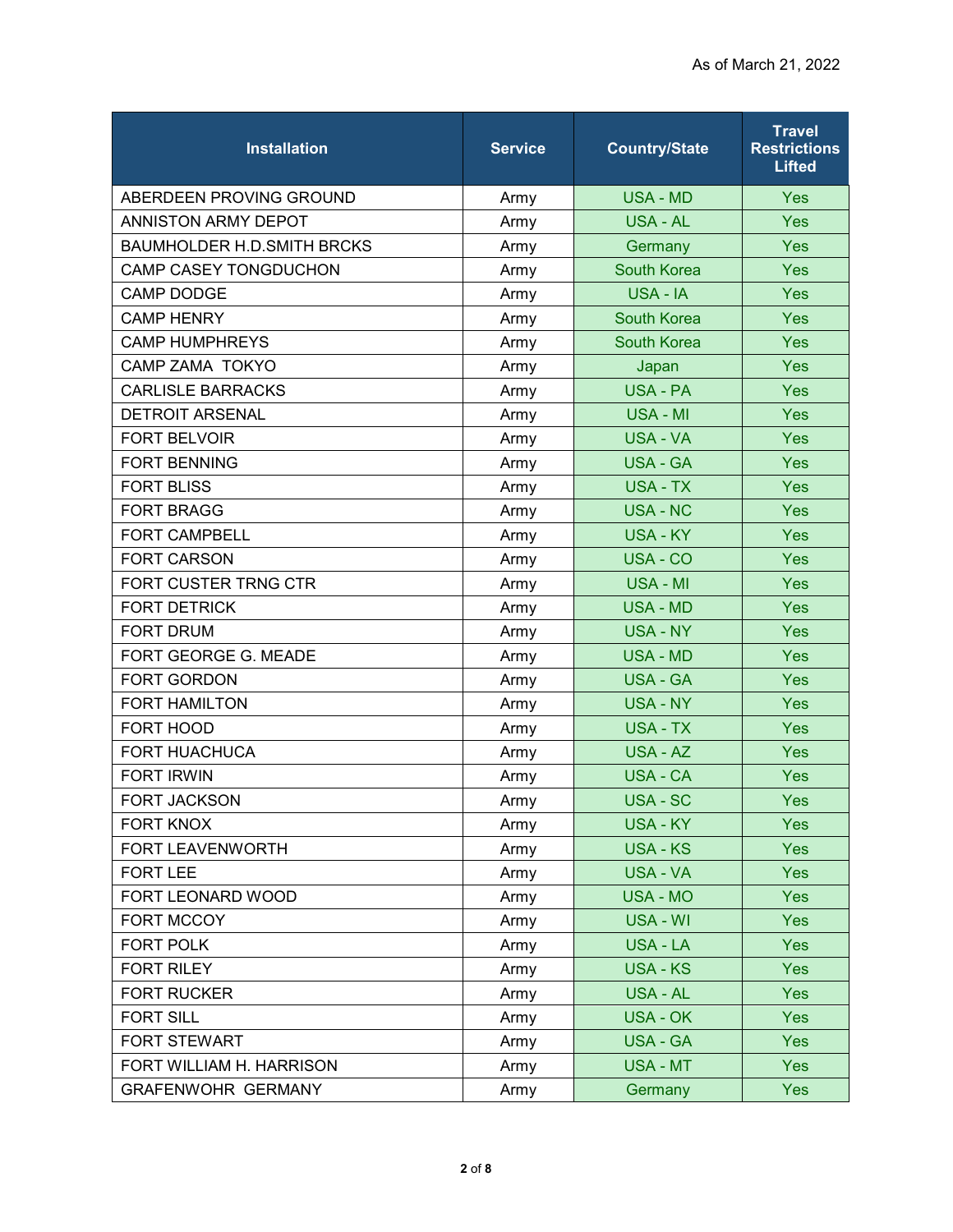| <b>Installation</b>               | <b>Service</b> | <b>Country/State</b> | <b>Travel</b><br><b>Restrictions</b><br>Lifted |
|-----------------------------------|----------------|----------------------|------------------------------------------------|
| <b>HOHENFELS GERMANY</b>          | Army           | Germany              | <b>Yes</b>                                     |
| JOINT BASE LEWIS MCCHORD          | Army           | <b>USA - WA</b>      | Yes                                            |
| JOINT BASE MYER HENDERSON HALL    | Army           | USA - DC             | <b>Yes</b>                                     |
| <b>KAISERSLAUTERN</b>             | Army           | Germany              | Yes                                            |
| LETTERKENNY ARMY DEPOT            | Army           | USA - PA             | <b>No</b>                                      |
| <b>LEXINGTON BLUE GRASS DEPOT</b> | Army           | <b>USA - KY</b>      | Yes                                            |
| <b>LOS ALAMITOS AFRC</b>          | Army           | <b>USA - CA</b>      | Yes                                            |
| MCALESTER ARMY AMMO PLANT         | Army           | USA - OK             | <b>Yes</b>                                     |
| <b>PICATINNY ARSENAL</b>          | Army           | USA - NJ             | Yes                                            |
| PRESIDIO OF MONTEREY              | Army           | <b>USA - CA</b>      | Yes                                            |
| <b>RED RIVER DEPOT</b>            | Army           | <b>USA - TX</b>      | <b>No</b>                                      |
| <b>REDSTONE ARSENAL</b>           | Army           | USA - AL             | Yes                                            |
| ROCK ISLAND ARSENAL               | Army           | USA - IL             | Yes                                            |
| SAN JUAN FORT BUCHANAN            | Army           | <b>Puerto Rico</b>   | Yes                                            |
| <b>SCHOFIELD BARRACKS</b>         | Army           | USA - HI             | <b>Yes</b>                                     |
| <b>SIERRA ARMY DEPOT</b>          | Army           | <b>USA - CA</b>      | Yes                                            |
| STUTTGART GERMANY                 | Army           | Germany              | Yes                                            |
| <b>TOBYHANNA ARMY DEPOT</b>       | Army           | <b>USA - PA</b>      | <b>Yes</b>                                     |
| US ARMY GARRISON ALASKA           | Army           | USA - AK             | Yes                                            |
| <b>US ARMY GARRISON HAWAII</b>    | Army           | USA - HI             | <b>Yes</b>                                     |
| US ARMY GARRISON MIAMI            | Army           | <b>USA - FL</b>      | Yes                                            |
| USA NATICK RSCH & DEV CTR         | Army           | <b>USA - MA</b>      | <b>Yes</b>                                     |
| <b>VICENZA ITALY</b>              | Army           | Italy                | Yes                                            |
| <b>VILSECK</b>                    | Army           | Germany              | Yes                                            |
| <b>WATERVLIET ARSENAL</b>         | Army           | <b>USA - NY</b>      | <b>Yes</b>                                     |
| <b>WEST POINT MILRES</b>          | Army           | <b>USA - NY</b>      | <b>Yes</b>                                     |
| WHITE SANDS MISSILE RANGE         | Army           | <b>USA - NM</b>      | <b>Yes</b>                                     |
| WIESBADEN GERMANY                 | Army           | Germany              | <b>Yes</b>                                     |
| YONGSAN KOREA                     | Army           | <b>South Korea</b>   | <b>Yes</b>                                     |
| YUMA PROVING GROUND               | Army           | USA - AZ             | <b>Yes</b>                                     |
| DFAS CLEVELAND CENTER             | COMP           | <b>USA - OH</b>      | Yes                                            |
| DFAS COLUMBUS CENTER              | COMP           | <b>USA - OH</b>      | <b>Yes</b>                                     |
| <b>DFAS HEADQUARTERS</b>          | <b>COMP</b>    | USA - IN             | <b>Yes</b>                                     |
| PENTAGON BUILDING SITE            | DA&M           | USA - VA             | <b>Yes</b>                                     |
| ANNAPOLIS NS(INCL USNA)           | Navy           | USA - MD             | <b>Yes</b>                                     |
| <b>CBC GULFPORT MS</b>            | Navy           | USA - MS             | <b>Yes</b>                                     |
| CHINA LAKE NAVWEAPCEN             | Navy           | <b>USA - CA</b>      | <b>Yes</b>                                     |
| COMFLEACT OKINAWA JA              | Navy           | Japan                | <b>No</b>                                      |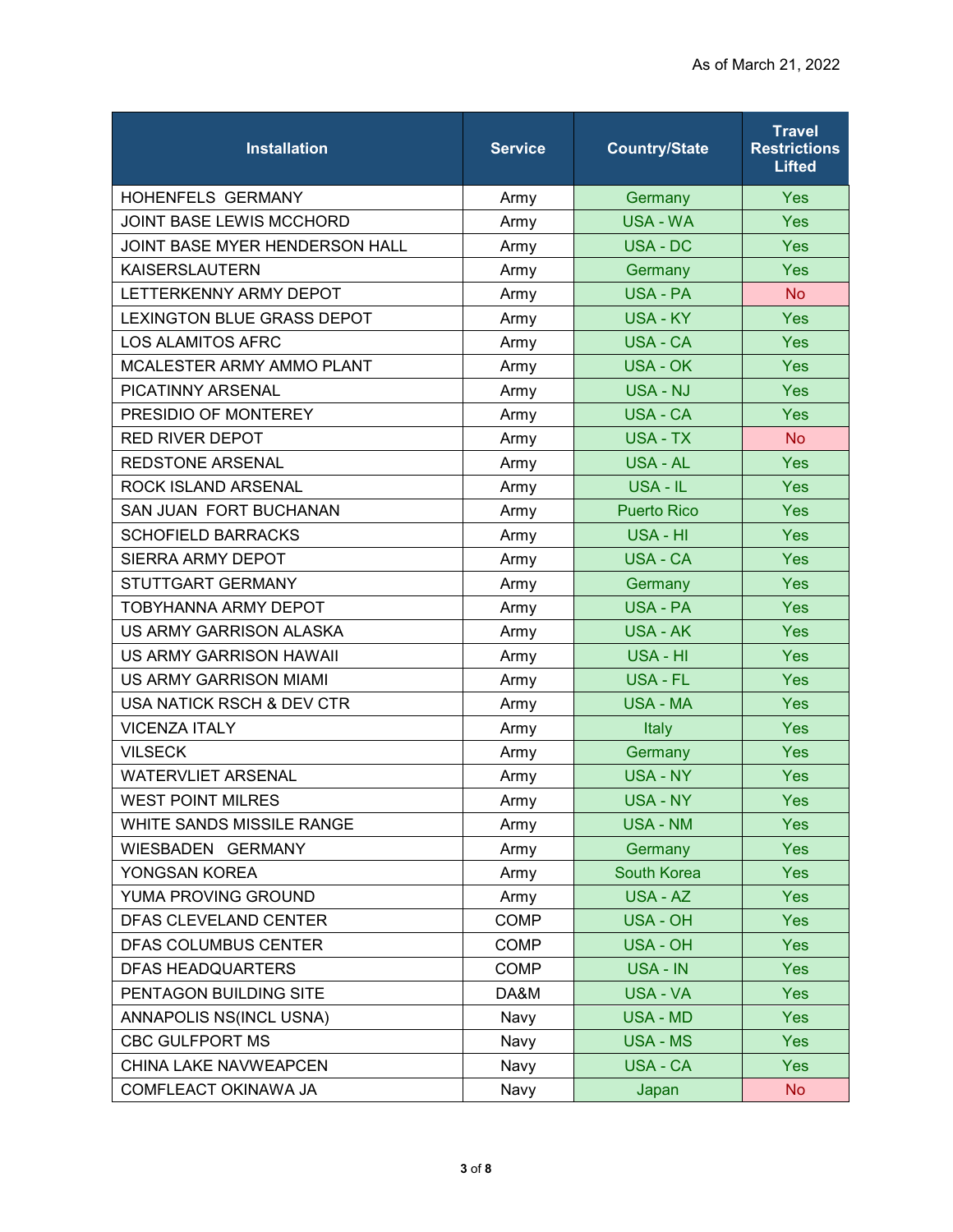| <b>Installation</b>                | <b>Service</b> | <b>Country/State</b> | <b>Travel</b><br><b>Restrictions</b><br><b>Lifted</b> |
|------------------------------------|----------------|----------------------|-------------------------------------------------------|
| <b>CORONADO NAV AMPHIB BASE</b>    | Navy           | USA - CA             | <b>Yes</b>                                            |
| <b>CORPUS CHRISTI NAS</b>          | Navy           | <b>USA - TX</b>      | Yes                                                   |
| <b>CRANE NAVWEAPSUPPCEN</b>        | Navy           | USA - IN             | Yes                                                   |
| <b>FALLON NAS</b>                  | Navy           | <b>USA - NV</b>      | <b>No</b>                                             |
| FLEET ACTIVITIES CHINHAE KS        | Navy           | South Korea          | Yes                                                   |
| FLEET ACTIVITIES SASEBO            | Navy           | Japan                | <b>No</b>                                             |
| <b>INDIAN HEAD NAV ORD STA</b>     | Navy           | <b>USA - MD</b>      | Yes                                                   |
| <b>JACKSONVILLE NAS</b>            | Navy           | USA - FL             | <b>Yes</b>                                            |
| <b>JBPHH PEARL HARBOR HAWAII</b>   | Navy           | USA - HI             | Yes                                                   |
| <b>KEY WEST NAS</b>                | Navy           | USA - FL             | Yes                                                   |
| <b>KINGS BAY NAVSUBBASE</b>        | Navy           | <b>USA - GA</b>      | Yes                                                   |
| <b>LEMOORE NAS</b>                 | Navy           | <b>USA - CA</b>      | Yes                                                   |
| LITTLE CREEK NAV AMPHIB BASE       | Navy           | <b>USA - VA</b>      | Yes                                                   |
| <b>MAYPORT NAVSTA</b>              | Navy           | <b>USA - FL</b>      | Yes                                                   |
| <b>MERIDIAN NAS</b>                | Navy           | <b>USA - MS</b>      | <b>Yes</b>                                            |
| <b>NAF ATSUGI JA</b>               | Navy           | Japan                | <b>No</b>                                             |
| <b>NAF MISAWA JA</b>               | Navy           | Japan                | <b>No</b>                                             |
| NAS JRB FT WORTH TX                | Navy           | <b>USA - TX</b>      | Yes                                                   |
| <b>NAS KINGSVILLE TX</b>           | Navy           | <b>USA - TX</b>      | Yes                                                   |
| <b>NAS SIGONELLA SICILY</b>        | Navy           | Italy                | Yes                                                   |
| NAVAL BASE KITSAP-BREMERTON        | Navy           | <b>USA - WA</b>      | Yes                                                   |
| <b>NAVAL STATION EVERETT</b>       | Navy           | <b>USA - WA</b>      | Yes                                                   |
| <b>NAVAL STATION GREAT LAKES</b>   | Navy           | USA - IL             | Yes                                                   |
| <b>NAVAL STATION GUAM</b>          | Navy           | Guam                 | <b>No</b>                                             |
| <b>NAVAL STATION NEWPORT</b>       | Navy           | USA - RI             | Yes                                                   |
| NAVAL STATION ROTA SPAIN           | Navy           | Spain                | Yes                                                   |
| NAVAL SUPPORT ACTIVITY MID-SOU     | Navy           | <b>USA - TN</b>      | <b>Yes</b>                                            |
| NAVAL SUPPORT ACTIVITY MONTEREY CA | Navy           | USA - CA             | <b>Yes</b>                                            |
| NAVAL SUPPORT ACTIVITY WASH        | Navy           | USA - DC             | <b>Yes</b>                                            |
| NAVAL SUPPORT ACTY PANAMA CITY     | Navy           | USA - FL             | <b>Yes</b>                                            |
| NAVAL TRAINING CTR ORLANDO         | Navy           | USA - FL             | <b>Yes</b>                                            |
| <b>NAVBASE POINT LOMA</b>          | Navy           | <b>USA - CA</b>      | <b>Yes</b>                                            |
| NAVBASE SAN DIEGO CA               | Navy           | <b>USA - CA</b>      | <b>Yes</b>                                            |
| NAVBASE VENTURA CTY                | Navy           | <b>USA - CA</b>      | <b>Yes</b>                                            |
| NAVMAG INDIAN ISLAND               | Navy           | <b>USA - WA</b>      | <b>Yes</b>                                            |
| NAVSTA GUANTANAMO BAY              | Navy           | Cuba                 | <b>No</b>                                             |
| NAVSUPPACT BETHESDA MD             | Navy           | <b>USA - MD</b>      | <b>Yes</b>                                            |
| NAVSUPPACT HAMPTON ROADS VA        | Navy           | <b>USA - VA</b>      | <b>Yes</b>                                            |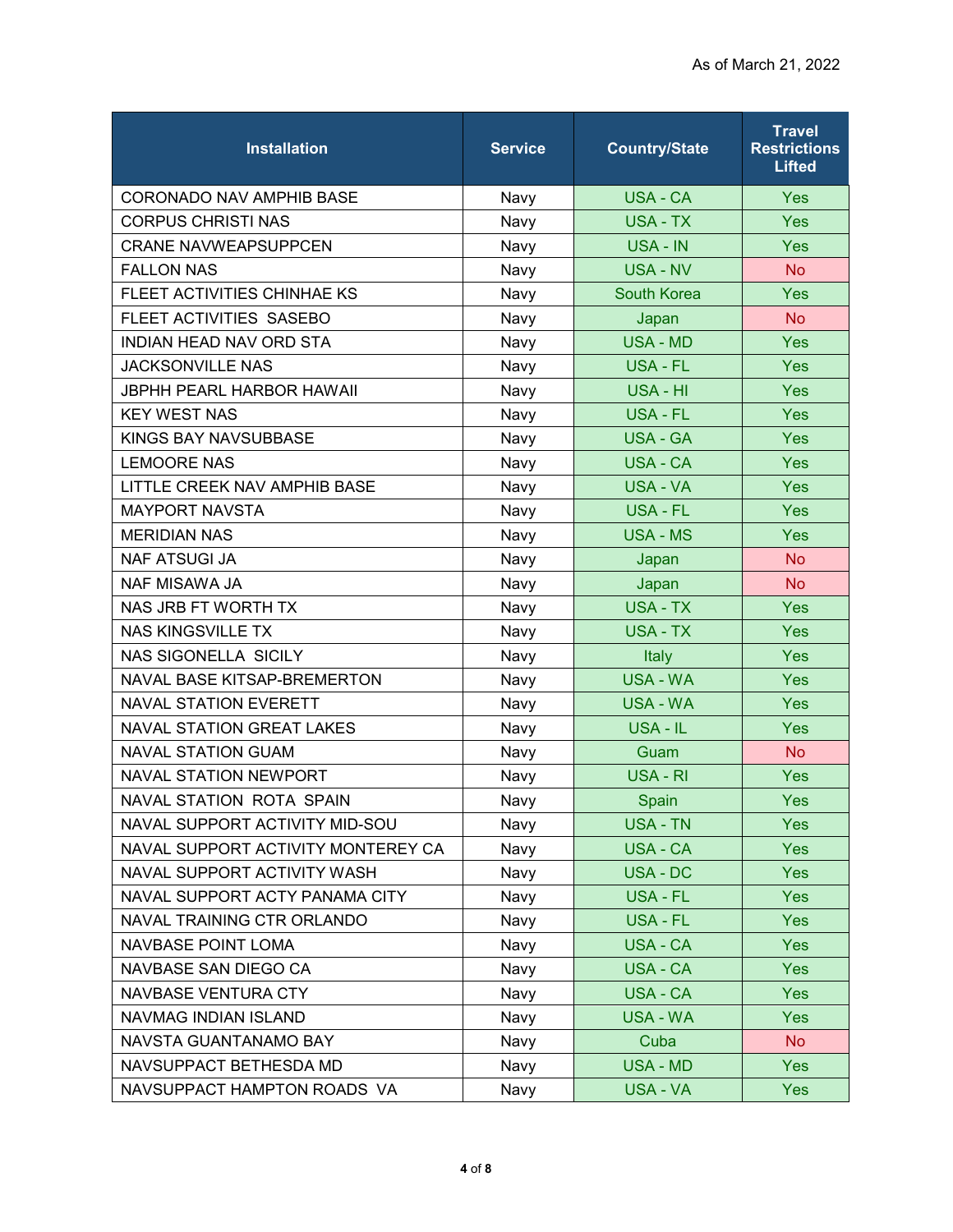| <b>Installation</b>          | <b>Service</b> | <b>Country/State</b> | <b>Travel</b><br><b>Restrictions</b><br><b>Lifted</b> |
|------------------------------|----------------|----------------------|-------------------------------------------------------|
| NAVSUPPACT MECHANICSBURG PA  | Navy           | USA - PA             | <b>Yes</b>                                            |
| <b>NAVSUPPACT NAPLES IT</b>  | Navy           | Italy                | Yes                                                   |
| NAVSUPPFAC BEAUFORT SC       | Navy           | <b>USA - SC</b>      | Yes                                                   |
| <b>NEW LONDON NAVSUBBASE</b> | Navy           | USA - CT             | Yes                                                   |
| <b>NEW ORLEANS NAS JRB</b>   | Navy           | <b>USA - LA</b>      | Yes                                                   |
| NORFOLK NAV SHIPYD           | Navy           | <b>USA - VA</b>      | Yes                                                   |
| <b>NORFOLK NAVAL BASE</b>    | Navy           | <b>USA - VA</b>      | Yes                                                   |
| <b>NSA ANDERSEN</b>          | Navy           | Guam                 | <b>No</b>                                             |
| <b>NSA BAHRAIN</b>           | Navy           | <b>Bahrain</b>       | Yes                                                   |
| NSA SARATOGA SPRINGS NY      | Navy           | <b>USA - NY</b>      | Yes                                                   |
| NSD YOKOSUKA JAPAN           | Navy           | Japan                | <b>No</b>                                             |
| <b>NSY PORTSMOUTH</b>        | Navy           | <b>USA - NH</b>      | Yes                                                   |
| <b>NWS EARLE NJ</b>          | Navy           | <b>USA - NJ</b>      | <b>Yes</b>                                            |
| <b>OCEANA NAS</b>            | Navy           | <b>USA - VA</b>      | Yes                                                   |
| PATUXENT RIVER NAS           | Navy           | <b>USA - MD</b>      | <b>Yes</b>                                            |
| PENSACOLA NAS                | Navy           | USA - FL             | Yes                                                   |
| <b>SEAL BEACH NAVWEAPSTA</b> | Navy           | <b>USA - CA</b>      | Yes                                                   |
| <b>WHIDBEY ISLAND NAS</b>    | Navy           | USA - WA             | Yes                                                   |
| <b>WHITING FIELD NAS</b>     | Navy           | <b>USA - FL</b>      | Yes                                                   |
| YORKTOWN NAVWEAPSTA          | Navy           | USA - VA             | Yes                                                   |
| <b>ALTUS AFB</b>             | <b>USAF</b>    | <b>USA - OK</b>      | Yes                                                   |
| <b>AVIANO AB</b>             | <b>USAF</b>    | Italy                | Yes                                                   |
| <b>BARKSDALE AFB</b>         | <b>USAF</b>    | USA - LA             | Yes                                                   |
| <b>BEALE AFB</b>             | <b>USAF</b>    | <b>USA - CA</b>      | Yes                                                   |
| <b>BUCKLEY AFB</b>           | <b>USAF</b>    | USA - CO             | <b>Yes</b>                                            |
| <b>CANNON AFB</b>            | <b>USAF</b>    | <b>USA - NM</b>      | <b>Yes</b>                                            |
| <b>COLUMBUS AFB</b>          | <b>USAF</b>    | USA - MS             | <b>Yes</b>                                            |
| DAVIS-MONTHAN AFB            | <b>USAF</b>    | USA - AZ             | <b>Yes</b>                                            |
| <b>DOBBINS ARB</b>           | <b>USAF</b>    | <b>USA - GA</b>      | <b>Yes</b>                                            |
| <b>DOVER AFB</b>             | <b>USAF</b>    | USA - DE             | <b>Yes</b>                                            |
| <b>DYESS AFB</b>             | <b>USAF</b>    | USA - TX             | <b>Yes</b>                                            |
| <b>EDWARDS AFB</b>           | <b>USAF</b>    | USA - CA             | <b>Yes</b>                                            |
| <b>EGLIN AFB</b>             | <b>USAF</b>    | USA - FL             | <b>Yes</b>                                            |
| <b>EIELSON AFB</b>           | <b>USAF</b>    | USA - AK             | <b>Yes</b>                                            |
| <b>ELLSWORTH AFB</b>         | <b>USAF</b>    | <b>USA - SD</b>      | <b>Yes</b>                                            |
| F E WARREN AFB               | <b>USAF</b>    | USA - WY             | <b>Yes</b>                                            |
| <b>FAIRCHILD AFB</b>         | <b>USAF</b>    | USA - WA             | <b>Yes</b>                                            |
| <b>GOODFELLOW AFB</b>        | <b>USAF</b>    | USA - TX             | <b>Yes</b>                                            |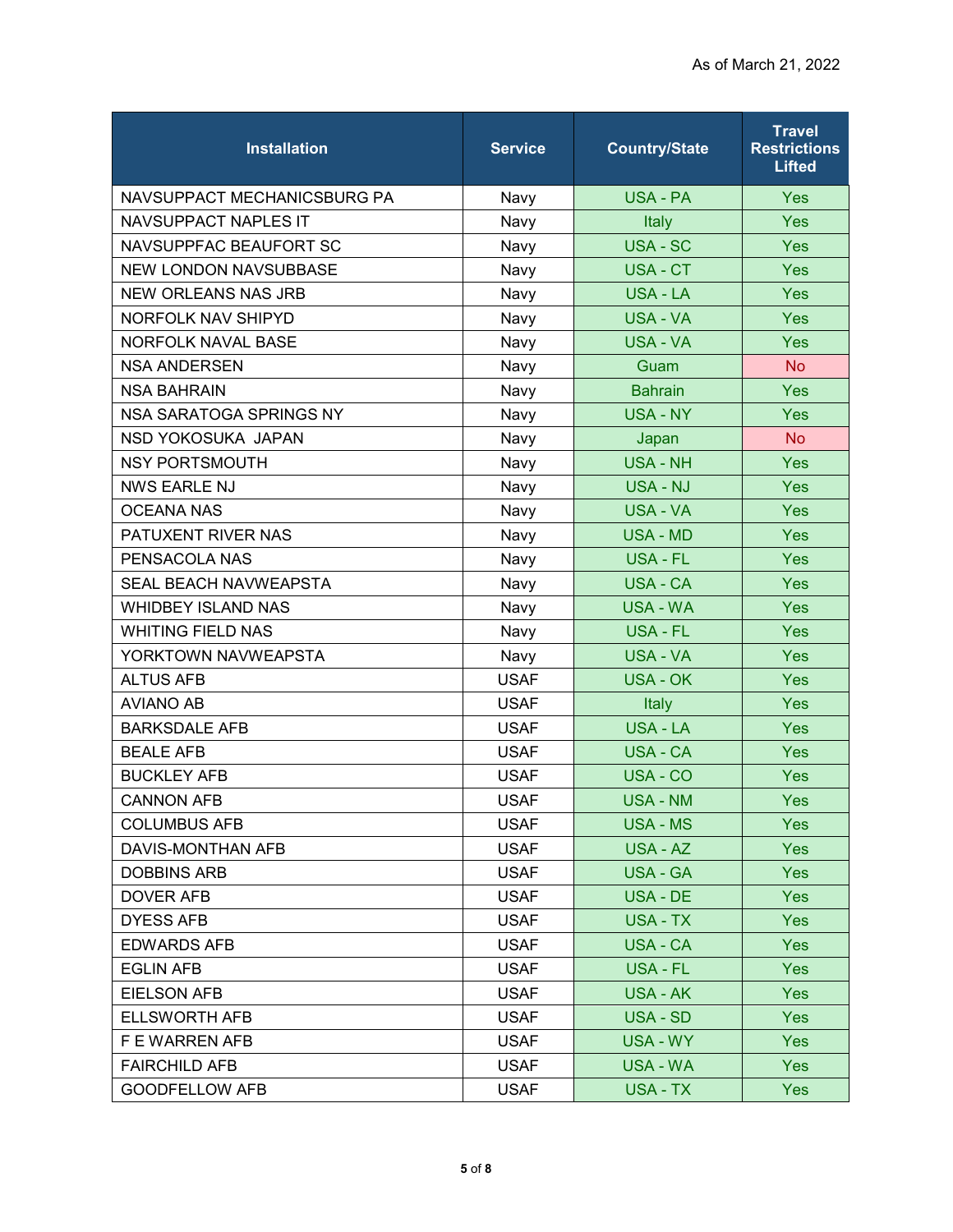| <b>Installation</b>             | <b>Service</b> | <b>Country/State</b> | <b>Travel</b><br><b>Restrictions</b><br><b>Lifted</b> |
|---------------------------------|----------------|----------------------|-------------------------------------------------------|
| <b>GRAND FORKS AFB</b>          | <b>USAF</b>    | <b>USA - ND</b>      | <b>Yes</b>                                            |
| <b>GRISSOM AFB</b>              | <b>USAF</b>    | USA - IN             | <b>No</b>                                             |
| <b>HANSCOM AFB</b>              | <b>USAF</b>    | <b>USA - MA</b>      | Yes                                                   |
| HILL AFB                        | <b>USAF</b>    | <b>USA - UT</b>      | <b>Yes</b>                                            |
| <b>HOLLOMAN AFB</b>             | <b>USAF</b>    | <b>USA - NM</b>      | <b>Yes</b>                                            |
| <b>HOMESTEAD ARB</b>            | <b>USAF</b>    | <b>USA - FL</b>      | Yes                                                   |
| <b>HURLBURT FIELD</b>           | <b>USAF</b>    | <b>USA - FL</b>      | Yes                                                   |
| <b>INCIRLIK AB SITE 1</b>       | <b>USAF</b>    | <b>Turkey</b>        | <b>Yes</b>                                            |
| <b>JB ANACOSTIA-BOLLING</b>     | <b>USAF</b>    | <b>USA - DC</b>      | Yes                                                   |
| <b>JB ANDREWS</b>               | <b>USAF</b>    | USA - MD             | Yes                                                   |
| <b>JB CHARLESTON</b>            | <b>USAF</b>    | USA - SC             | <b>Yes</b>                                            |
| <b>JB ELMENDORF RICHARDSON</b>  | <b>USAF</b>    | <b>USA - AK</b>      | Yes                                                   |
| <b>JB LANGLEY-EUSTIS</b>        | <b>USAF</b>    | <b>USA - VA</b>      | Yes                                                   |
| <b>JB MCGUIRE DIX LAKEHURST</b> | <b>USAF</b>    | <b>USA - NJ</b>      | <b>Yes</b>                                            |
| <b>JB SAN ANTONIO</b>           | <b>USAF</b>    | <b>USA - TX</b>      | Yes                                                   |
| <b>KADENA AB</b>                | <b>USAF</b>    | Japan                | <b>No</b>                                             |
| <b>KEESLER AFB</b>              | <b>USAF</b>    | <b>USA - MS</b>      | Yes                                                   |
| <b>KIRTLAND AFB</b>             | <b>USAF</b>    | <b>USA - NM</b>      | Yes                                                   |
| <b>KUNSAN AB</b>                | <b>USAF</b>    | <b>South Korea</b>   | Yes                                                   |
| <b>LAUGHLIN AFB</b>             | <b>USAF</b>    | <b>USA - TX</b>      | <b>Yes</b>                                            |
| <b>LITTLE ROCK AFB</b>          | <b>USAF</b>    | <b>USA - AR</b>      | <b>Yes</b>                                            |
| <b>LOS ANGELES AFB</b>          | <b>USAF</b>    | <b>USA - CA</b>      | Yes                                                   |
| <b>LUKE AFB</b>                 | <b>USAF</b>    | USA - AZ             | <b>Yes</b>                                            |
| <b>MACDILL AFB</b>              | <b>USAF</b>    | <b>USA - FL</b>      | Yes                                                   |
| <b>MALMSTROM AFB</b>            | <b>USAF</b>    | <b>USA - MT</b>      | Yes                                                   |
| <b>MARCH AFB</b>                | <b>USAF</b>    | <b>USA - CA</b>      | <b>Yes</b>                                            |
| MAXWELL AFB (INCL. GUNTER)      | <b>USAF</b>    | USA - AL             | <b>Yes</b>                                            |
| MCCONNELL AFB                   | <b>USAF</b>    | <b>USA - KS</b>      | <b>Yes</b>                                            |
| <b>MINN ST PAUL ARS</b>         | <b>USAF</b>    | <b>USA - MN</b>      | <b>Yes</b>                                            |
| <b>MINOT AFB</b>                | <b>USAF</b>    | <b>USA - ND</b>      | <b>Yes</b>                                            |
| <b>MISAWA AB</b>                | <b>USAF</b>    | Japan                | <b>No</b>                                             |
| MOODY AFB                       | <b>USAF</b>    | USA - GA             | <b>Yes</b>                                            |
| <b>MOUNTAIN HOME AFB</b>        | <b>USAF</b>    | USA - ID             | <b>Yes</b>                                            |
| <b>NELLIS AFB</b>               | <b>USAF</b>    | <b>USA - NV</b>      | <b>Yes</b>                                            |
| NIAGARA FALLS ARS               | <b>USAF</b>    | <b>USA - NY</b>      | <b>Yes</b>                                            |
| OFFUTT AFB                      | <b>USAF</b>    | USA - NE             | Yes                                                   |
| <b>OSAN AIR BASE</b>            | <b>USAF</b>    | South Korea          | <b>Yes</b>                                            |
| PATRICK AFB                     | <b>USAF</b>    | USA - FL             | <b>Yes</b>                                            |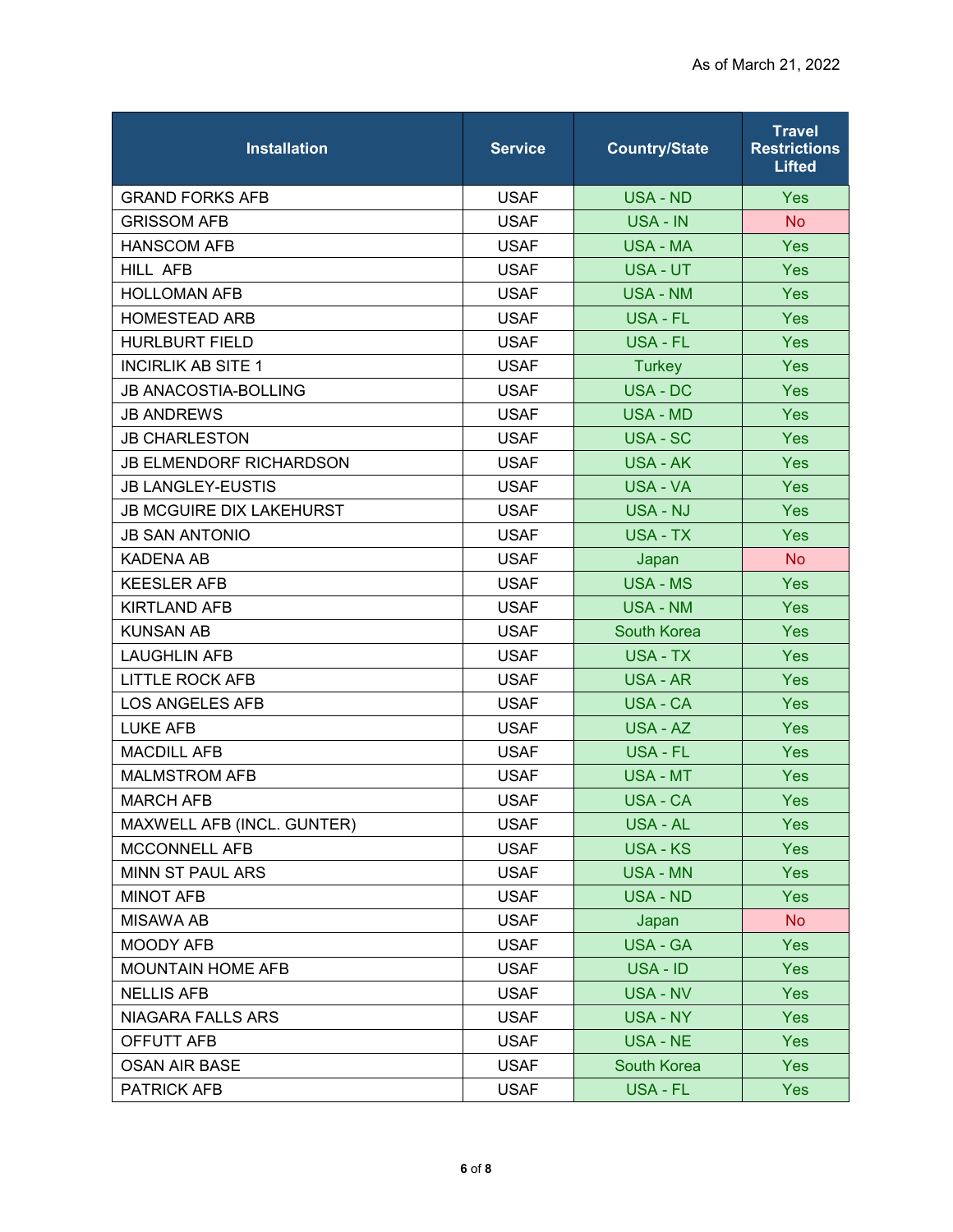| <b>Installation</b>                            | <b>Service</b> | <b>Country/State</b>  | <b>Travel</b><br><b>Restrictions</b><br><b>Lifted</b> |
|------------------------------------------------|----------------|-----------------------|-------------------------------------------------------|
| PETERSON-SCHRIEVER GARRISON                    | <b>USAF</b>    | USA - CO              | Yes                                                   |
| PITTSBURGH ANG                                 | <b>USAF</b>    | <b>USA - PA</b>       | Yes                                                   |
| PITTSBURGH ARS                                 | <b>USAF</b>    | USA - PA              | <b>Yes</b>                                            |
| RAF LAKENHEATH                                 | <b>USAF</b>    | <b>United Kingdom</b> | Yes                                                   |
| <b>RAF MILDENHALL</b>                          | <b>USAF</b>    | <b>United Kingdom</b> | Yes                                                   |
| <b>RAMSTEIN FRG</b>                            | <b>USAF</b>    | Germany               | Yes                                                   |
| <b>ROBINS AFB</b>                              | <b>USAF</b>    | <b>USA - GA</b>       | Yes                                                   |
| <b>SCOTT AFB</b>                               | <b>USAF</b>    | USA - IL              | Yes                                                   |
| SEYMOUR JOHNSON AFB                            | <b>USAF</b>    | <b>USA - NC</b>       | Yes                                                   |
| <b>SHAW AFB</b>                                | <b>USAF</b>    | USA - SC              | <b>No</b>                                             |
| SHEPPARD AFB                                   | <b>USAF</b>    | <b>USA - TX</b>       | Yes                                                   |
| SPANGDAHLEM AB                                 | <b>USAF</b>    | Germany               | Yes                                                   |
| <b>TINKER AFB</b>                              | <b>USAF</b>    | <b>USA - OK</b>       | Yes                                                   |
| <b>TRAVIS AFB</b>                              | <b>USAF</b>    | <b>USA - CA</b>       | Yes                                                   |
| <b>TYNDALL AFB</b>                             | <b>USAF</b>    | USA - FL              | <b>Yes</b>                                            |
| <b>USAF ACADEMY</b>                            | <b>USAF</b>    | USA - CO              | Yes                                                   |
| <b>VANCE AFB</b>                               | <b>USAF</b>    | <b>USA - OK</b>       | Yes                                                   |
| <b>VANDENBERG AFB</b>                          | <b>USAF</b>    | <b>USA - CA</b>       | <b>Yes</b>                                            |
| <b>WESTOVER ARB</b>                            | <b>USAF</b>    | <b>USA - MA</b>       | Yes                                                   |
| <b>WHITEMAN AFB</b>                            | <b>USAF</b>    | <b>USA - MO</b>       | Yes                                                   |
| WRIGHT-PATTERSON AFB                           | <b>USAF</b>    | <b>USA - OH</b>       | Yes                                                   |
| YOKOTA AB                                      | <b>USAF</b>    | Japan                 | Yes                                                   |
| YOUNGSTOWN JOINT AIR RESERVE<br><b>STATION</b> | <b>USAF</b>    | USA - OH              | Yes                                                   |
| <b>CHERRY POINT MCAS</b>                       | <b>USMC</b>    | <b>USA - NC</b>       | Yes                                                   |
| MAKIMINATO OKINAWA CP BUTLER                   | <b>USMC</b>    | Japan                 | Yes                                                   |
| MARINE BARRACKS WASH D.C.                      | <b>USMC</b>    | USA - DC              | Yes                                                   |
| MCAGCC TWENTYNINE PALMS CA                     | <b>USMC</b>    | <b>USA - CA</b>       | <b>Yes</b>                                            |
| <b>MCAS BEAUFORT SC</b>                        | <b>USMC</b>    | USA - SC              | <b>Yes</b>                                            |
| <b>MCAS IWAKUNI JA</b>                         | <b>USMC</b>    | Japan                 | <b>Yes</b>                                            |
| <b>MCAS MIRAMAR</b>                            | <b>USMC</b>    | USA - CA              | <b>Yes</b>                                            |
| <b>MCAS YUMA AZ</b>                            | <b>USMC</b>    | USA - AZ              | <b>Yes</b>                                            |
| MCB CAMP LEJEUNE NC                            | <b>USMC</b>    | USA - NC              | <b>Yes</b>                                            |
| MCB CAMP PENDLETON CA                          | <b>USMC</b>    | <b>USA - CA</b>       | <b>Yes</b>                                            |
| <b>MCB HAWAII KANEOHE</b>                      | <b>USMC</b>    | USA - HI              | Yes                                                   |
| <b>MCB QUANTICO VA</b>                         | <b>USMC</b>    | USA - VA              | <b>Yes</b>                                            |
| <b>MCLB ALBANY GA</b>                          | <b>USMC</b>    | USA - GA              | <b>Yes</b>                                            |
| <b>MCLB BARSTOW CA</b>                         | <b>USMC</b>    | USA - CA              | <b>Yes</b>                                            |
| MCSF BLOUNT ISLAND                             | <b>USMC</b>    | USA - FL              | <b>Yes</b>                                            |